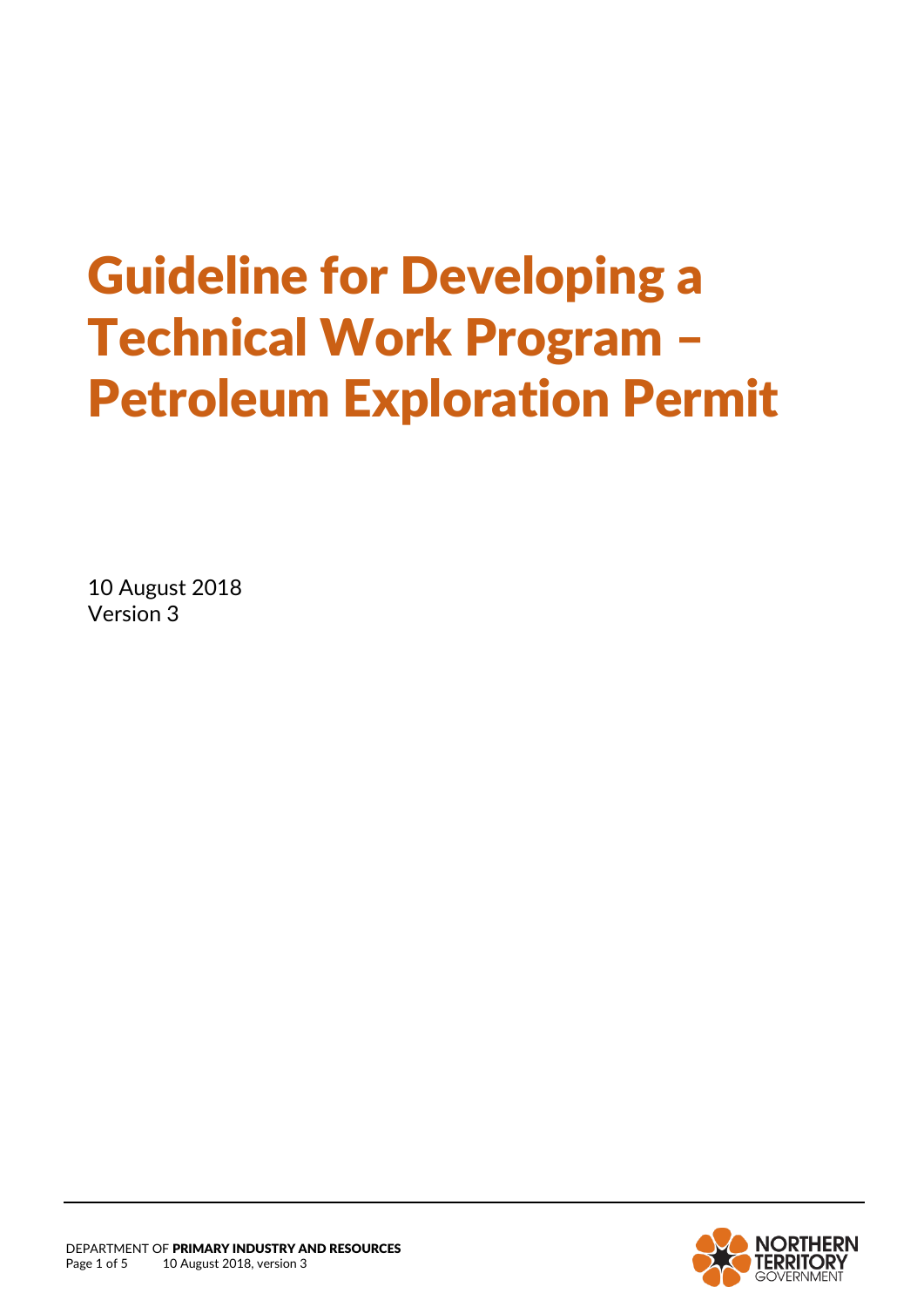| Document details                                     |                                                                                            |  |  |  |
|------------------------------------------------------|--------------------------------------------------------------------------------------------|--|--|--|
| <b>Document title</b>                                | Guideline for Developing a Technical Work Program - Petroleum<br><b>Exploration Permit</b> |  |  |  |
| <b>Contact details</b>                               | (08) 8999 5388<br><b>Petroleum Operations</b>                                              |  |  |  |
| Date and version                                     | 10 August 2018<br>Version 3                                                                |  |  |  |
| <b>Approved by</b>                                   | Rod Applegate                                                                              |  |  |  |
| Date approved                                        | 14 January 2019                                                                            |  |  |  |
| <b>Document review</b><br>(for example,<br>annually) | Annually                                                                                   |  |  |  |

| <b>Change history</b> |                |                     |                       |  |  |
|-----------------------|----------------|---------------------|-----------------------|--|--|
| <b>Version</b>        | <b>Date</b>    | Author              | <b>Change details</b> |  |  |
| 1.0                   | 14 Dec 2017    | Mehrdad Rezazadeh   | <b>NA</b>             |  |  |
| 1.1                   | 9 April 2018   | Mehrdad Rezazadeh   | Update post-review    |  |  |
| 2.0                   | 21 May 2018    | Mehrdad Rezazadeh   | Update post-review    |  |  |
| 3.0                   | 10 August 2018 | Christine Cakebread | Formatting            |  |  |

| <b>Acronyms</b><br>The following acronyms are used in this document |                                                                     |  |  |
|---------------------------------------------------------------------|---------------------------------------------------------------------|--|--|
| NTG.                                                                | Northern Territory Government                                       |  |  |
| SPE-PRMS                                                            | Society of Petroleum Engineers Petroleum Resource Management System |  |  |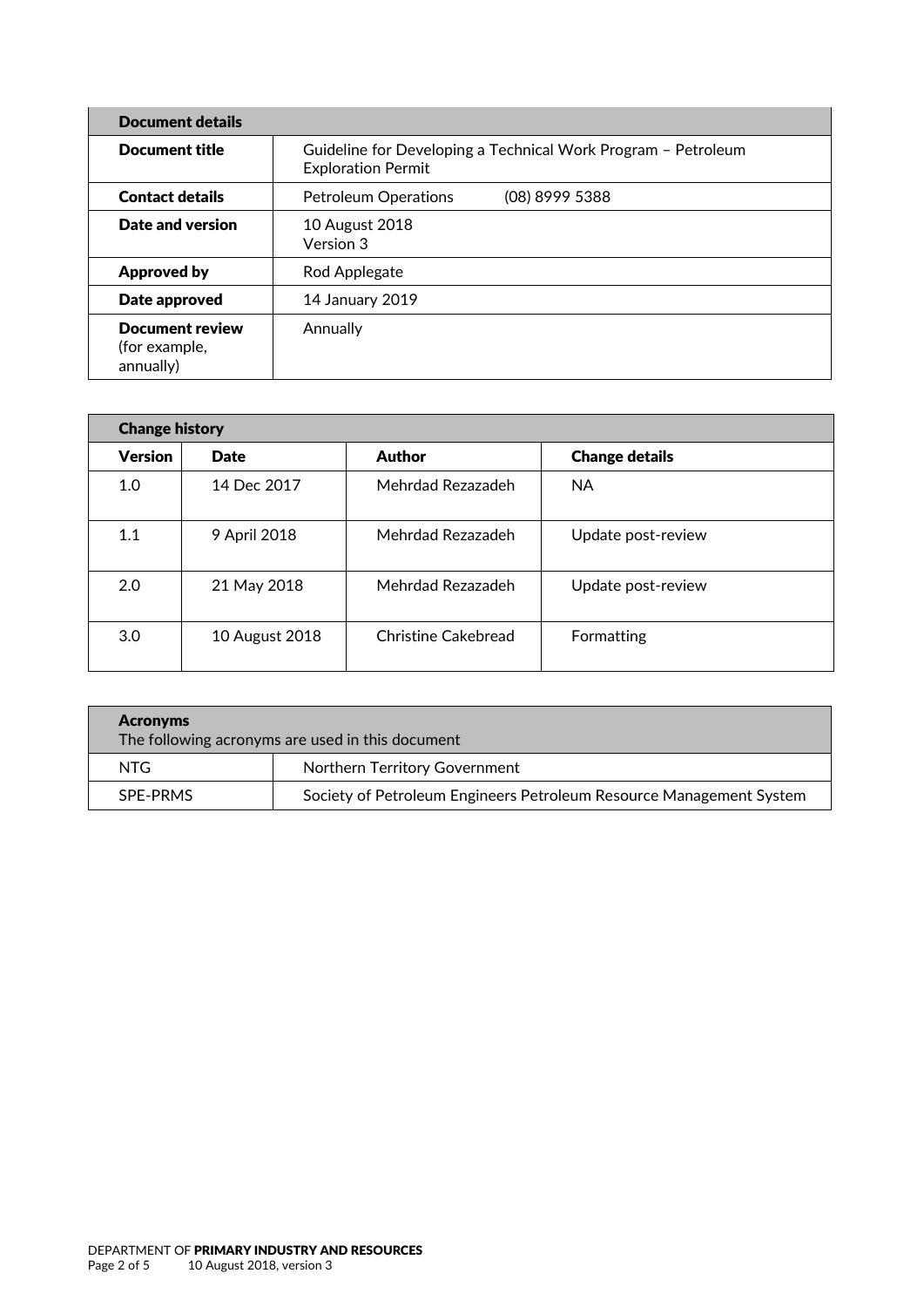## Contents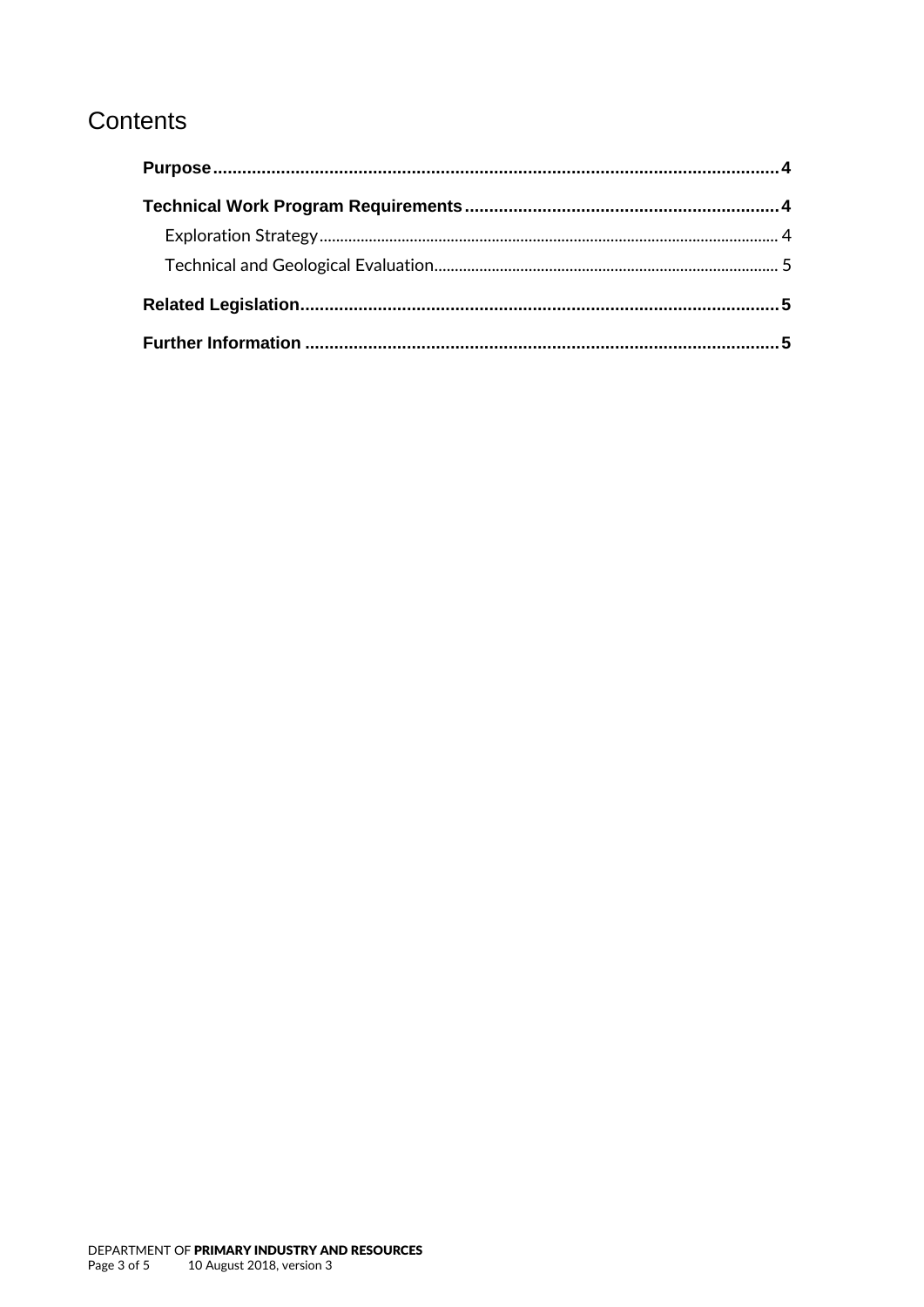### <span id="page-3-0"></span>Purpose

This guideline aims to ensure that the Northern Territory Government (NTG) continues to assist oil and gas explorers to carry out effective exploration and to ultimately develop petroleum resources for the benefit of the Territory economy, while still meeting legislative requirements and providing transparency and accountability.

The guideline applies to all exploration permit holders or their representatives who are developing a technical work program as part of an application.

By following the requirements in this guideline you will ensure that your application is processed in a timely way with minimal disruption to you.

## <span id="page-3-1"></span>Technical Work Program Requirements

A technical work program for an exploration permit must be consistent with your exploration strategy and be underpinned by a technical and geological evaluation of the permit, as explained below.

The program must include the activities necessary to progress the definition of potential petroleum resources to at least a 'Contingent Resource' as classified by the Society of Petroleum Engineers Petroleum Resource Management System (SPE-PRMS).

The early elements of the program should be aligned with the exploration strategy and be adequate to enable the later elements to proceed. This includes providing justification for the number of wells (which should be supported by the number and maturity of plays), prospects and/or leads identified, i.e. the technical work program should be pursuable on a dry hole basis. At least one well should be drilled to maximise the chance of discovery.

A technical work program should include:

- indicative expenditure in Australian dollars for each activity at current market value
- the number of line kilometres of 2D and proposed line spacing and/or square kilometres of 3D seismic data that will be acquired within the permit area and processing of that data
- the amount, type and details of the applicable dataset of any new reprocessing you propose to undertake
- the number of exploration wells proposed, including indicative plays and target play levels
- the nature, scope and objectives of any studies
- descriptions and the conceptual locations/targets/purpose of any other operational activities or surveying proposed.

You may submit any other relevant information you believe will assist the assessment of your application.

#### <span id="page-3-2"></span>Exploration Strategy

An exploration strategy should:

maximise the chance of a discovery of petroleum at the end of the permit term